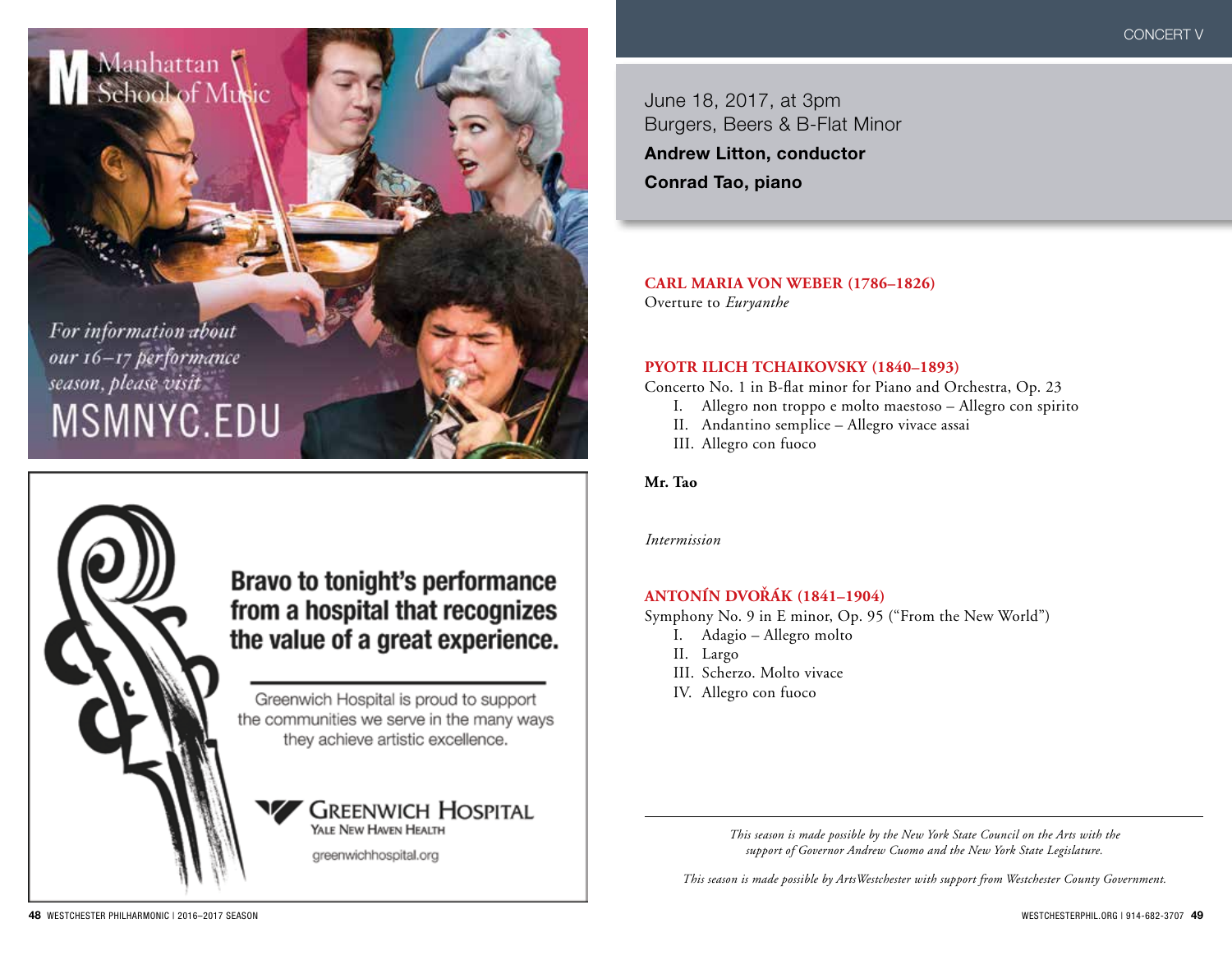#### Overture to *Euryanthe* **CARL MARIA VON WEBER**

Born 19 November, 1786 in Eutin, near Lübeck, Germany Died 5 June, 1826 in London

- •Despite its origins in opera, this overture feels like an exuberant symphonic first movement
- •Weber's libretto is about a French medieval princess
- •Think romantic and over-the-top
- •All three principal themes are associated with Euryanthe and her beloved

Carl Maria von Weber is the Rossini of German opera in one major respect: the listening public is familiar primarily with his operatic overtures. Except for the opera buffs, most of us have limited acquaintance with any of Rossini's or Weber's music beyond the overtures. Only one of Weber's operas, *Der Freischütz* (1821), is revived with any frequency; however, his opera overtures are great favorites in the concert hall.

What delightful curtain raisers these orchestral movements are!—and what an enrichment to the symphonic literature. Their names may look foreign: *Oberon*, *Abu Hassan*, *Preciosa*, and *Euryanthe*, in addition to his masterpiece *Der Freischütz*. The music is infinitely more familiar. Weber's vibrant rhythmic patterns, glorious melodies, and splendid musical energy fuse superbly in his overtures.

*Euryanthe* was composed in 1822 and 1823, and received its first performance

in Vienna in 1824. Weber called it *Grosse heroisch-romantisch Oper*: a large heroicromantic opera, and so it is. Based on a 13<sup>th</sup> century French romance about Euryanthe, Princess of Savoy, the opera was saddled with a leaden libretto by Helmine von Chezy that compromised its dramatic credibility and prevented it from claiming a permanent niche in the repertoire. The music, however, is glorious, and nowhere more so than in the sparkling overture.

As was his custom, Weber composed the overture after completing the balance of the opera. *Euryanthe'*s overture departs from Weber's custom in that no slow introduction precedes the vigorous allegro. In its use of themes specifically linked with characters, *Euryanthe* looks forward to Wagner's *Lohengrin* (1850) and Schumann's *Genoveva* (also 1850); both were consciously modelled on this opera. The overture is dominated by themes associated with the heroine and her love interest (Adolar, Count of Nevers). Weber skillfully combined a modified sonata-allegro form with a capsule summary of the opera. Regardless of how we hear it, Weber composed this movement with the intent of inviting his theatre audience into the music drama that would follow. The fact that his exuberant arpeggios and ascending melodic flourishes have so much rhetorical impact independent of the opera attests to Weber's inherent genius.

Weber scored the overture for woodwinds in pairs, four horns, two trumpets, three trombones, timpani and strings.

#### Concerto No. 1 in B-flat minor for Piano and Orchestra, Op. 23 **PYOTR ILICH TCHAIKOVSKY**

Born 7 May, 1840 in Votkinsk, Viatka district, Russia Died 6 November, 1893 in St. Petersburg, Russia

- Enjoy those big, booming chords at the beginning. They're a famous opening but they never return
- •Tchaikovsky uses Russian and Ukrainian folk songs in the first and last movements
- •A French folk tune provides material for the slow movement
- •The finale is a fierce Cossack warrior dance

The Tchaikovsky First Piano Concerto is a perennial audience favorite: one of those unforgettable works—like the Beethoven Fifth Symphony—whose opening gambit is immediately recognizable even to the nonmusic lover. Musical scholar Joseph Kerman, in a wonderful book called *Concerto Conversations*, calls it 'the best known of all concerto incipits,' and describes it thus:

The piano chords that crash in after four bars may or may not constitute what is usually thought of as a texture, but they certainly introduce a marvelous sonority. One gets to the point where those invincible ringing chords block out, if they do not drown out, the great tune in the strings. In a stroke, Tchaikovsky has given the piano an edge it will never lose throughout the whole of this relatively contentious composition.

That very argumentative quality is at the heart of what a concerto is about: the fundamental conflict between a lone instrument and the large orchestral ensemble. Ironically, those majestic keyboard chords that Kerman mentions are actually in D-flat, the relative major, although the concerto is nominally in B-flat minor. In fact, the odd opening in minor mode never recurs.

At the most basic level, Tchaikovsky was a man of the theatre—and of theatrical instincts. He understood how to maximize the inherent drama of piano plus orchestra. He was not, however, a top-tier pianist, and that gap in his musical expertise led to a lack of self-confidence when composing for keyboard. His letters to his family and his patroness, Nadejhda von Meck, reflect his hesitation about writing a virtuoso work for an instrument he did not play well himself. Late in 1874, he consulted the Russian pianist Nikolai Rubinstein about the new piano concerto he had just completed. Rubinstein's initial reaction was scathing. His harsh criticism included accusing Tchaikovsky of writing unplayable music and stealing others' ideas.

Tchaikovsky was both incensed and deeply wounded. Three years after the fact, he was still smarting, writing to von Meck:

An independent witness of this scene must have concluded that I was a talentless maniac, a scribbler with no notion of composing, who had ventured to lay his rubbish before a famous man…I was not only astounded, but deeply mortified, by the whole scene.

His immediate reaction was to erase Rubinstein's name from the dedication and substitute that of the German pianist and conductor Hans von Bülow. Bülow played the premiere of the B-flat minor concerto in October 1875 while on tour in the United States. In this country, the reaction was quite the reverse of Rubinstein's summary judgment. Bülow reported that he was often cheered on to repeat the entire last movement. Shortly after his return to Europe, Tchaikovsky's concerto was introduced to Russian audiences. Rubinstein recanted his initial judgment, and went on to become one of its most celebrated interpreters.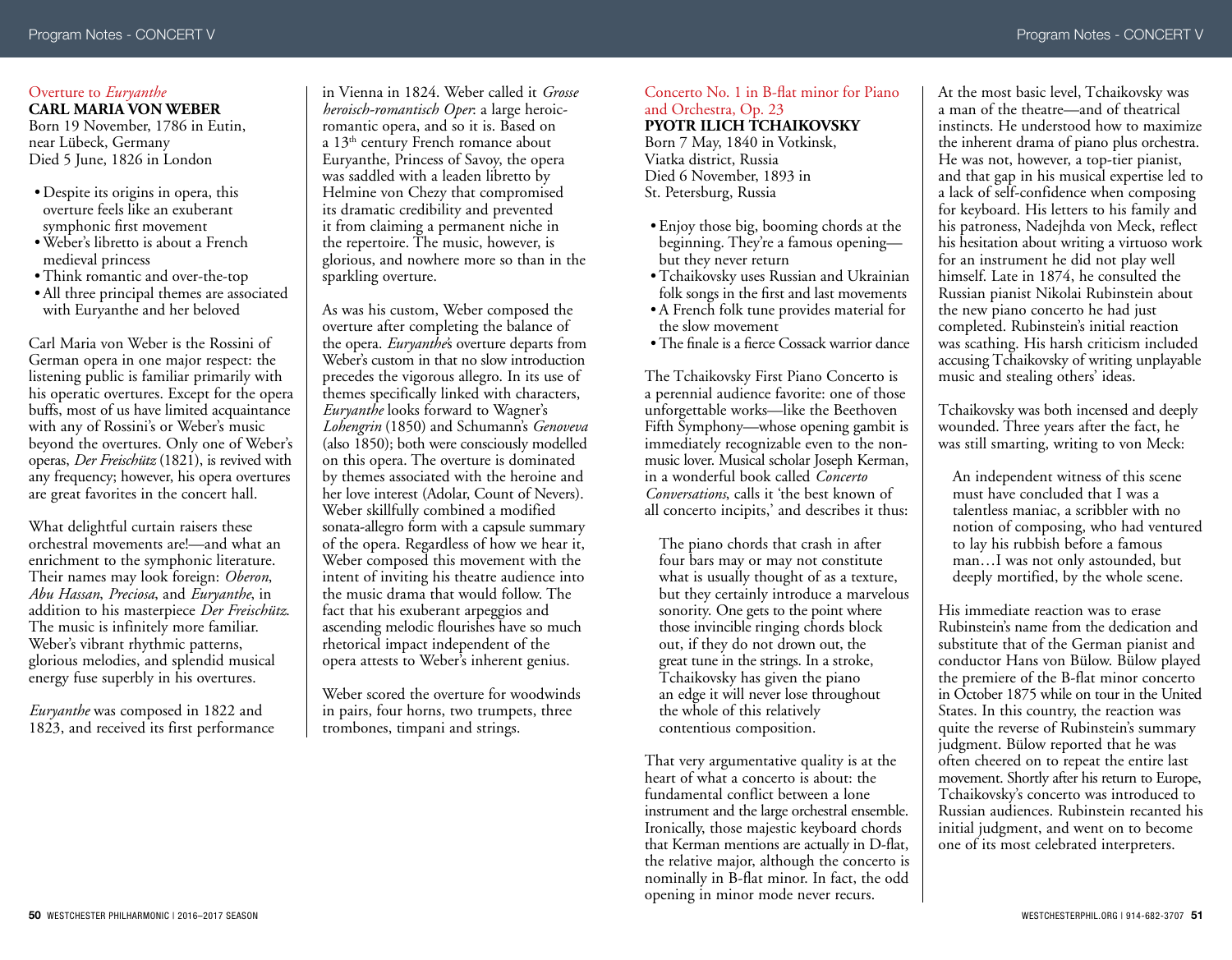That rough birthing process is an unlikely prologue to one of the greatest success stories in the history of music. This piece has captured and retained the popular imagination as have few others. We think of Russia as a place that is dark, gray, and grim, with no sunlight in winter. But anyone who has visited Moscow is struck by the bright, almost festive exterior of Saint Basil's Cathedral. The architects employed an exuberant color palette that is over-thetop for a religious edifice, even in Russia.

The B-flat minor Concerto, invites a similarly broad palette of color from the performer. Tchaikovsky invites the pianist to show what he or she can come up with interpretively, sometimes with an almost improvisatory quality. A great deal of what happens in the Tchaikovsky Concerto occurs on the stage, with the immediacy and excitement of having an audience present.

From the commanding chords that mark the soloist's entrance to the ferocious Cossack dance that closes the work, Tchaikovsky's First Piano Concerto seduces our ears with warmth, powerful emotions, lyricism and a wealth of persuasive melodies. The familiar themes that anchor the outer movements have origins in Ukrainian folksong, making the concerto a legitimate contender as a nationalist work. The lovely slow movement, on the other hand, draws on French song material, and includes a scherzo-like middle section in elfin contrast and sharp relief to the flamboyant gestures of the opening movement. Tchaikovsky's biographer Edward Garden has written:

The superbly lyrical and gloriously beautiful slow movement—with its amusingly frivolous scurrying central section based on the French *chansonette* "*Il faut s'amuser, danser et rire*"—acts as a crown to the whole work, or, to put it more appropriately, as an apex to the arch whose bases are the extrovert D-flat major themes.

While the first movement may be disproportionately long in comparison to the two that follow, the concerto as a whole is hugely successful. Tchaikovsky combines drama and sentiment with dazzling technique to produce a showpiece that is a classic of its kind.

The score calls for two flutes, two oboes, two clarinets, two bassoons, four horns, two trumpets, three trombones, timpani, solo piano and strings.

#### Symphony No. 9 in E minor, Op. 95 ("From the New World") **ANTONÍN DVORÁK ˇ**

Born 8 September, 1841 in Mühlhausen, Bohemia Died 1 May, 1904 in Prague, Czechoslovakia

- Tradition holds that Dvořák adapted many of his themes from folk songs and spirituals he heard in America
- •A once-upon-a-time opening in the slow movement ushers in the beloved English horn solo we know as "Going Home"
- Listen for syncopations and catchy dance rhythms. The Czechs love to dance!

#### **Misunderstood masterpiece**

*"In spite of the fact that I have moved about in the great world of music, I shall remain what I have always been—a simple Czech musician."*

These words of Dvořák are uncannily apt when considering the familiar, beloved and misunderstood "New World" Symphony.

Sketched and written between December 1892 and May 1893 when Dvořák had come to New York to head the new American Conservatory, the piece was ridiculed at its premiere because of its alleged incorporation of American Indian tunes. The critics did acknowledge the symphony's individuality and its unique amalgam of Czech and American elements. In fact, Dvořák never intended to directly appropriate American Negro or Indian folk song. Some years later, in 1900, he wrote to his former student Oscar Nedbal declaring of the "New World" Symphony: "I have only composed in the spirit of such American national melodies."

#### **Connections to indigenous American music**

Since his first visit to the United States, Dvořák had been intensely curious about the native music of the American Indian tribes. Late in 1892, through a scholarship student at the American Conservatory, Dvořák became acquainted with America's Negro spirituals as well. The young man, Henry Thacker Burleigh, played timpani and double bass in the Conservatory orchestra, and eventually became the orchestra's librarian and Dvořák's copyist. Their interaction bore rich fruit. Innumerable critics have commented on the strong echoes of "Swing Low, Sweet Chariot" in the first movement of the "New World" Symphony and of "Deep River" later in the work. In fact, as Dvořák's biographer Gervase Hughes has pointed out:

Folk-tunes often tended (one could put it no higher than that) to be based on a pentatonic scale—C, D, E, G, A (or the equivalent)—indigenous to Bohemia, Somerset, the Hebrides, Ireland and the Appalachians; furthermore the old 'plantation songs' of the 'deep south' of North America sometimes held rhythmic inflexions similar to those of Slav folk music. Dvořák had the pleasant sagacity to capitalize on these coincidences.

The result is a symphony with extraordinary and spontaneous emotional appeal. If the "New World" has its formal lapses, it amply compensates for them with rhythmic punch and a wealth of memorable, sing-able melodies that have made this symphony his most popular work.

The most famous movement is, of course, the delicious Largo, which opens with a startling series of coloristic modulations from distant keys: E Major to D flat Major. The immortal "Going Home" melody is said to have been inspired by Dvořák's consideration of Longfellow's *Hiawatha* as a potential opera subject. He was drawn to the legend; nothing came of that project, but his mind was clearly churning with ideas stimulated by his exposure to Negro and American Indian musical culture. His English horn solo has become one of the best known melodies in all of classical music.

Structurally, the first movement is the strongest; its rhythmic profile manifests itself in one form or another in all of the succeeding movements. Dvořák wrote a true scherzo for this symphony rather than the Czech *furiant* he favored in so many other large instrumental works. And in his finale, he incorporates quotations from each of the preceding movements to cyclically unify the symphony.

The score calls for pairs of flutes, clarinets, clarinets and bassoons; four horns, two trumpets, three trombones, timpani and strings.

Program Notes by Laurie Shulman © 2016 First North American Serial Rights Only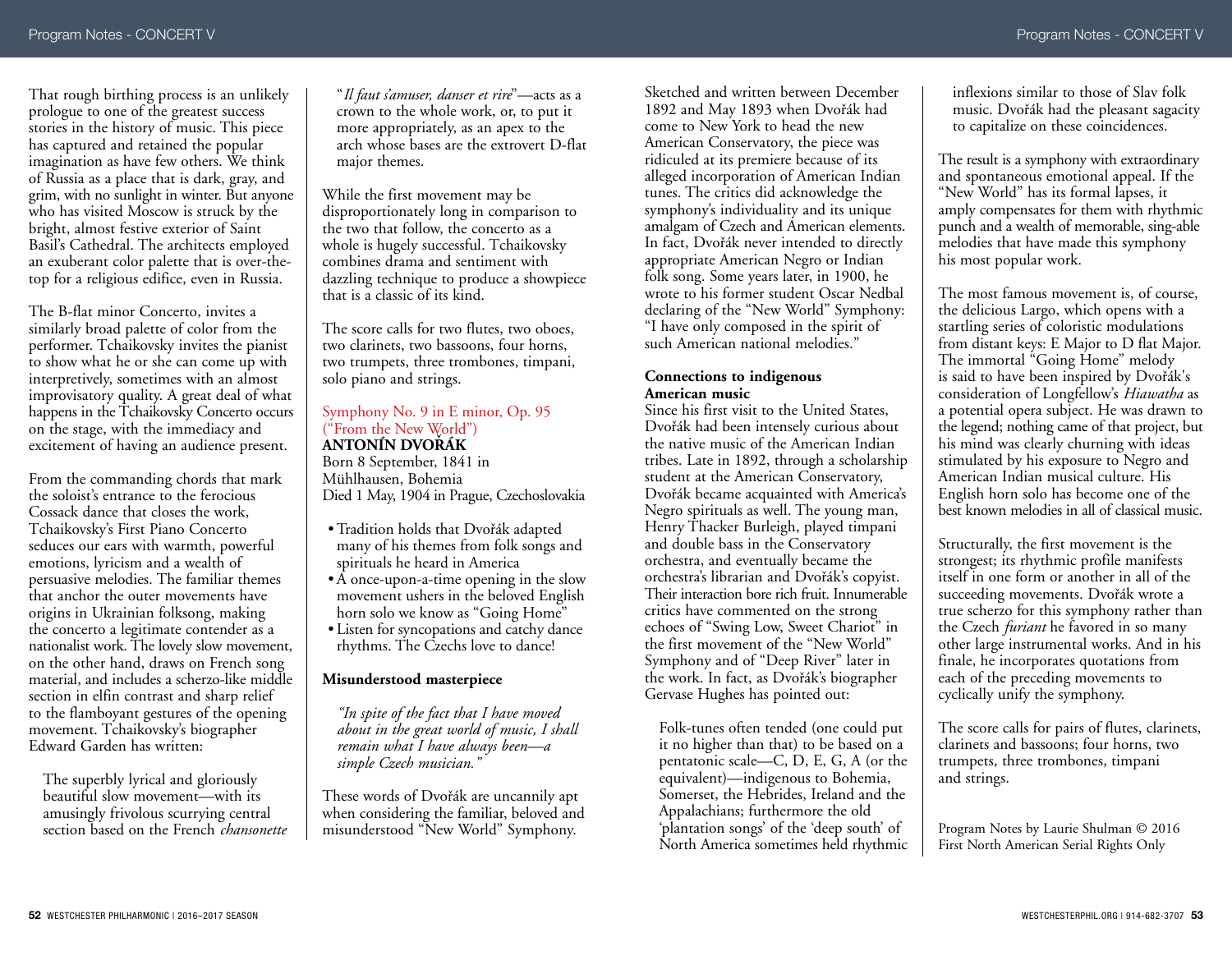

## Andrew Litton, conductor

ndrew Litton, Music Director of the New York City Ballet holds several additional posts.

He is Artistic Director of Minnesota Orchestra's Sommerfest, Principal Guest Conductor of the Colorado Symphony, Conductor Laureate of Britain's Bournemouth Symphony and Music Director Laureate of Norway's Bergen Philharmonic, where he recently concluded a 12-year tenure as music director. Mr. Litton also led the Dallas Symphony as Music Director from  $199\overline{4}$  to 2006. Each season, he guest conducts, leading orchestras and opera companies around the globe and adds to his discography of almost 130 recordings, which have garnered Grammy Awards, France's Diapason d'Or and other honors.

Mr. Litton concluded his Music Director tenure in Bergen in grand style earlier last year, leading a gala concert that celebrated the orchestra's  $250<sup>th</sup>$  Anniversary. Under his leadership, the Bergen Philharmonic gained international recognition through touring, including debuts at London's BBC Proms and Amsterdam's Concertgebouw, as well as appearances at Vienna's Musikverein, the Philharmonie in Berlin and Carnegie Hall in New York. His work in Bergen brought many tributes, including a knighthood in the Norwegian Royal Order of Merit.

Andrew Litton has conducted major opera companies around the world, including the Metropolitan Opera, Royal Opera Covent Garden and Deutsche Oper Berlin. In Bergen, he was key to founding the Bergen National Opera, which he has led in critically acclaimed, sold-out performances of *Tosca*, *Carmen*, *The Flying Dutchman* and *La Bohème*.

Litton began his New York City Ballet appointment last year conducting performances of *The Nutcracker* and subsequently opened the company's winter season with a special performance of ballets he selected. In June, he conducted the company on tour at the Chatelet in Paris. Mr. Litton's work in ballet began while he was still a Juilliard student, performing as on-stage pianist for Rudolf Nureyev, Natalia Makarova, and Cynthia Gregory.

Highlights of his 2016-17 performances besides his regular appearances with the Bergen Philharmonic, the Minnesota Orchestra and the Colorado Symphony, include return engagements with the Netherlands Philharmonic at the Concertgebouw, the Royal Scottish National Orchestra, and the Symphony Orchestras of Melbourne, Singapore, and Bournemouth.

An accomplished pianist, Andrew Litton often conducts from the keyboard and performs chamber music with colleagues. He is an acknowledged expert on George Gershwin and has performed and recorded Gershwin widely as both pianist and conductor. After leading the Covent Garden debut of *Porgy and Bess*, he arranged his own concert suite of that work, which is now performed around the world. In 2014 he released his first solo piano album, *A Tribute to Oscar Peterson*, a testament to his passion for jazz, particularly the music of Oscar Peterson.

A graduate of New York's Fieldston School, Andrew Litton earned degrees from The Juilliard School in piano and conducting. He served as assistant conductor at La Scala and at the National Symphony under Rostropovich. Among his numerous awards are Yale's Sanford Medal, the Elgar Society Medal and an honorary doctorate from the University of Bournemouth.



# **Aries Fine Wines & Spirits**

is a proud supporter of the Westchester Philharmonic



128 West Post Road White Plains, NY 10606 (914) 946-3382

**www.aries-wineny.com**